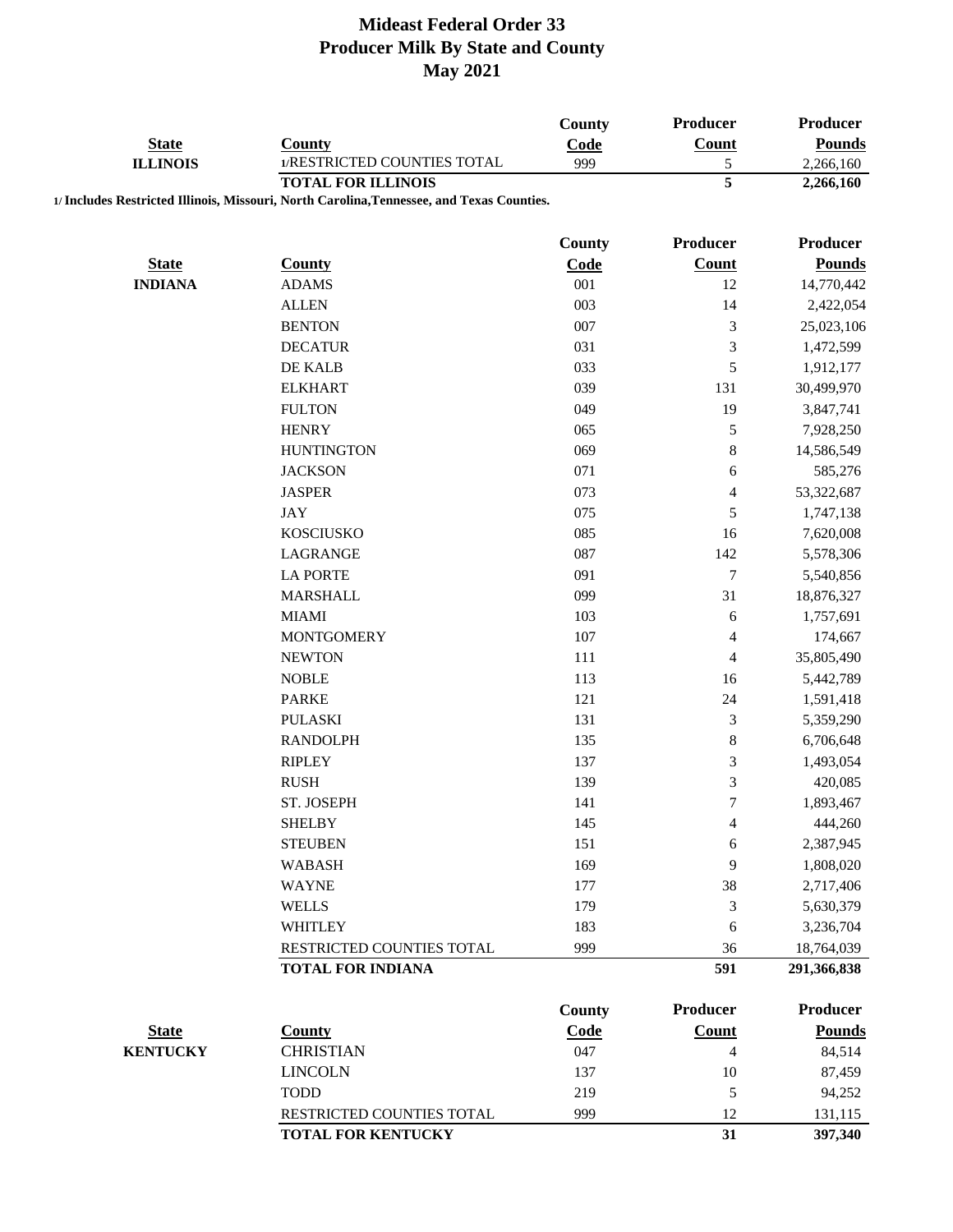| <b>State</b><br><b>MARYLAND</b> | <b>County</b><br><b>GARRETT</b> | <b>County</b><br>Code<br>023 | Producer<br>Count<br>34  | <b>Producer</b><br><b>Pounds</b><br>2,990,013 |
|---------------------------------|---------------------------------|------------------------------|--------------------------|-----------------------------------------------|
|                                 | RESTRICTED COUNTIES TOTAL       | 999                          | 1                        | 48,758                                        |
|                                 | <b>TOTAL FOR MARYLAND</b>       |                              | 35                       | 3,038,771                                     |
|                                 |                                 | <b>County</b>                | Producer                 | Producer                                      |
| <b>State</b>                    | <b>County</b>                   | Code                         | Count                    | <b>Pounds</b>                                 |
| <b>MICHIGAN</b>                 | <b>ALCONA</b>                   | 001                          | 3                        | 901,868                                       |
|                                 | <b>ALGER</b>                    | 003                          | 4                        | 261,951                                       |
|                                 | <b>ALLEGAN</b>                  | 005                          | 25                       | 21,634,560                                    |
|                                 | <b>ALPENA</b>                   | 007                          | 15                       | 2,823,710                                     |
|                                 | <b>ARENAC</b>                   | 011                          | 12                       | 5,173,529                                     |
|                                 | <b>BARRY</b>                    | 015                          | 20                       | 21,248,380                                    |
|                                 | <b>BERRIEN</b>                  | 021                          | 5                        | 2,444,333                                     |
|                                 | <b>BRANCH</b>                   | 023                          | 8                        | 5,014,076                                     |
|                                 | <b>CALHOUN</b>                  | 025                          | 14                       | 11,835,175                                    |
|                                 | CASS                            | 027                          | 3                        | 386,891                                       |
|                                 | <b>CHARLEVOIX</b>               | 029                          | 3                        | 521,984                                       |
|                                 | <b>CHIPPEWA</b>                 | 033                          | 4                        | 258,396                                       |
|                                 | <b>CLARE</b>                    | 035                          | 15                       | 1,297,727                                     |
|                                 | <b>CLINTON</b>                  | 037                          | 28                       | 57, 573, 141                                  |
|                                 | <b>EATON</b>                    | 045                          | 17                       | 1,563,093                                     |
|                                 | <b>GENESEE</b>                  | 049                          | $\overline{\mathbf{4}}$  | 585,019                                       |
|                                 | <b>GRATIOT</b>                  | 057                          | 26                       | 68,961,062                                    |
|                                 | <b>HILLSDALE</b>                | 059                          | 14                       | 7,924,745                                     |
|                                 | <b>HURON</b>                    | 063                          | 52                       | 53,248,040                                    |
|                                 | <b>INGHAM</b>                   | 065                          | 15                       | 7,208,677                                     |
|                                 | <b>IONIA</b>                    | 067                          | 26                       | 27,410,497                                    |
|                                 | <b>IOSCO</b>                    | 069                          | $10\,$                   | 866,771                                       |
|                                 | <b>ISABELLA</b>                 | 073                          | 28                       | 11,054,093                                    |
|                                 | <b>JACKSON</b>                  | 075                          | 14                       | 6,240,679                                     |
|                                 | <b>KALAMAZOO</b>                | 077                          | 4                        | 7,011,132                                     |
|                                 | <b>KENT</b>                     | 081                          | 12                       | 9,971,365                                     |
|                                 | <b>LAPEER</b>                   | 087                          | 13                       | 1,338,428                                     |
|                                 | <b>LENAWEE</b>                  | 091                          | 17                       | 38,541,982                                    |
|                                 | <b>LIVINGSTON</b>               | 093                          | 5                        | 1,115,055                                     |
|                                 | <b>MACOMB</b>                   | 099                          | $\mathfrak{Z}$           | 186,195                                       |
|                                 | <b>MASON</b>                    | 105                          | 5                        | 1,458,441                                     |
|                                 | <b>MECOSTA</b>                  | 107                          | 9                        | 2,803,387                                     |
|                                 | <b>MENOMINEE</b>                | 109                          | 10                       | 725,260                                       |
|                                 | <b>MISSAUKEE</b>                | 113                          | 32                       | 36,493,276                                    |
|                                 | <b>MONTCALM</b>                 | 117                          | $27\,$                   | 9,429,880                                     |
|                                 | <b>MONTMORENCY</b>              | 119                          | $\overline{\mathcal{A}}$ | 165,708                                       |
|                                 | <b>MUSKEGON</b>                 | 121                          | $\,$ 8 $\,$              | 14,344,968                                    |
|                                 | <b>NEWAYGO</b>                  | 123                          | 10                       | 7,984,540                                     |
|                                 | <b>OGEMAW</b>                   | 129                          | 21                       | 1,440,404                                     |
|                                 | <b>OSCEOLA</b>                  | 133                          | 19                       | 7,343,895                                     |
|                                 | <b>OSCODA</b>                   | 135                          | $\boldsymbol{7}$         | 501,716                                       |
|                                 | <b>OTTAWA</b>                   | 139                          | 24                       | 31,604,845                                    |
|                                 | SAGINAW                         | 145                          | 11                       | 2,817,057                                     |
|                                 | <b>ST. CLAIR</b>                | 147                          | $\,$ 8 $\,$              | 1,827,857                                     |
|                                 | ST. JOSEPH                      | 149                          | 16                       | 7,326,982                                     |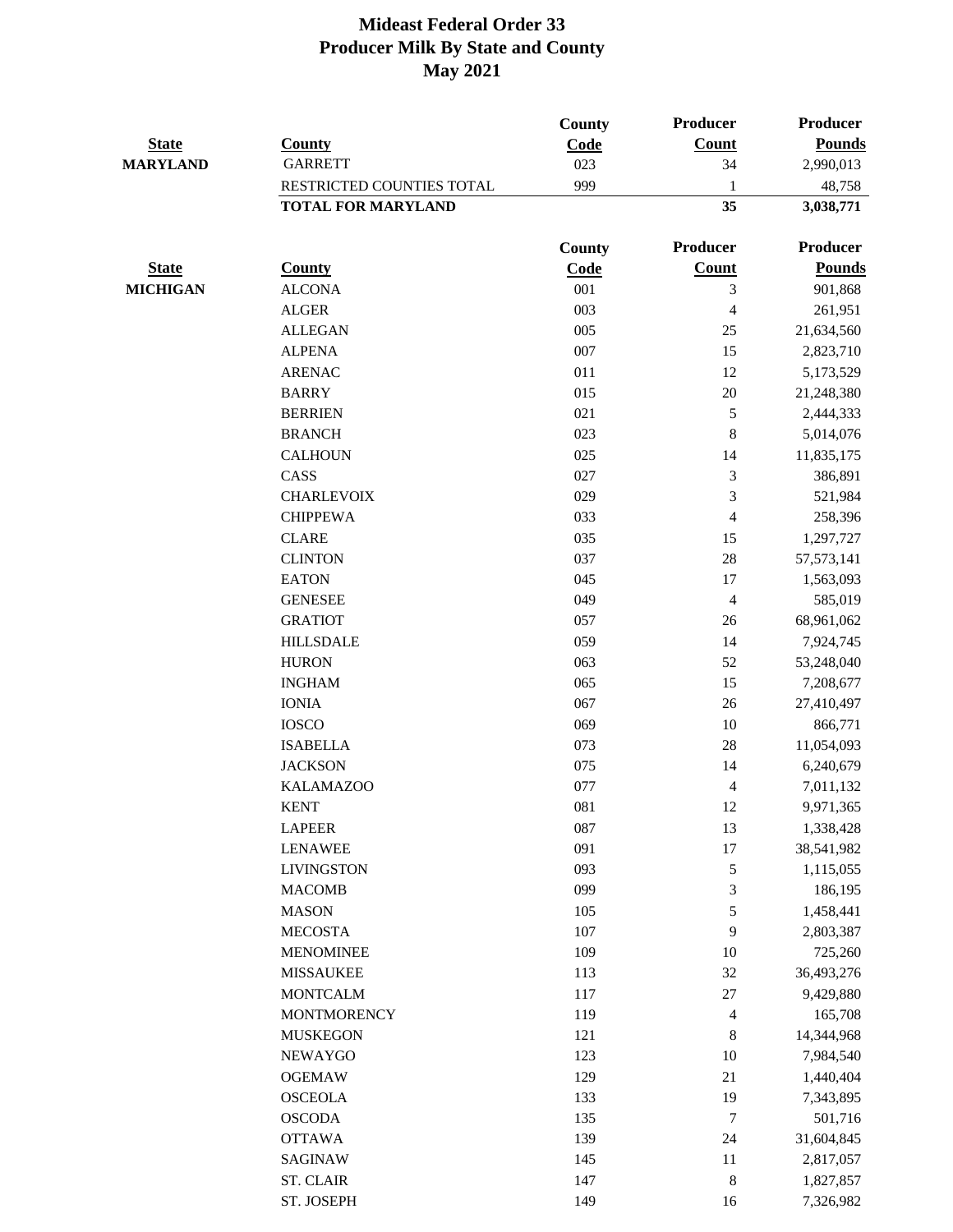|                 |                           | County        | Producer                | <b>Producer</b> |
|-----------------|---------------------------|---------------|-------------------------|-----------------|
| <b>State</b>    | <b>County</b>             | Code          | Count                   | <b>Pounds</b>   |
| <b>MICHIGAN</b> | <b>SANILAC</b>            | 151           | 67                      | 32,913,445      |
|                 | <b>SHIAWASSEE</b>         | 155           | $\,8\,$                 | 2,217,477       |
|                 | <b>TUSCOLA</b>            | 157           | 28                      | 14,243,742      |
|                 | <b>VAN BUREN</b>          | 159           | 5                       | 17,249,619      |
|                 | WASHTENAW                 | 161           | 11                      | 3,340,665       |
|                 | <b>WEXFORD</b>            | 165           | 9                       | 333,629         |
|                 | RESTRICTED COUNTIES TOTAL | 999           | 22                      | 3,405,443       |
|                 | <b>TOTAL FOR MICHIGAN</b> |               | 780                     | 574,574,790     |
|                 |                           | County        | Producer                | <b>Producer</b> |
|                 | <b>County</b>             | Code          | <b>Count</b>            | <b>Pounds</b>   |
| <b>State</b>    | <b>CATTARAUGUS</b>        | 009           | 33                      | 18,254,656      |
| <b>NEW YORK</b> | <b>CHAUTAUQUA</b>         | 013           | 63                      | 18,131,988      |
|                 | <b>ERIE</b>               | 029           | $\sqrt{6}$              | 2,192,498       |
|                 | <b>LEWIS</b>              | 049           | $\mathfrak{Z}$          | 3,361           |
|                 | <b>LIVINGSTON</b>         | 051           | 5                       | 4,499,737       |
|                 | <b>STEUBEN</b>            | 101           | 7                       | 4,842,709       |
|                 | <b>WYOMING</b>            | 121           | $\bf 8$                 | 14,466,444      |
|                 | RESTRICTED COUNTIES TOTAL | 999           | 7                       | 3,846,987       |
|                 | <b>TOTAL FOR NEW YORK</b> |               | 132                     | 66,238,380      |
|                 |                           | <b>County</b> | <b>Producer</b>         | <b>Producer</b> |
| <b>State</b>    | <b>County</b>             | Code          | Count                   | <b>Pounds</b>   |
| <b>OHIO</b>     | <b>ADAMS</b>              | 001           | 6                       | 513,791         |
|                 | <b>ALLEN</b>              | 003           | 3                       | 575,903         |
|                 | <b>ASHLAND</b>            | 005           | 33                      | 12,889,448      |
|                 | <b>ASHTABULA</b>          | 007           | 17                      | 6,786,524       |
|                 | <b>ATHENS</b>             | 009           | 4                       | 179,356         |
|                 | <b>AUGLAIZE</b>           | 011           | $27\,$                  | 5,474,456       |
|                 | <b>BELMONT</b>            | 013           | 7                       | 785,583         |
|                 | <b>BROWN</b>              | 015           | $\overline{4}$          | 526,154         |
|                 | CARROLL                   | 019           | 15                      | 1,469,558       |
|                 | <b>CHAMPAIGN</b>          | 021           | 7                       | 659,914         |
|                 | <b>CLARK</b>              | 023           | $\overline{\mathbf{4}}$ | 8,071,382       |
|                 | <b>CLINTON</b>            | 027           | 3                       | 220,691         |
|                 | <b>COLUMBIANA</b>         | 029           | 49                      | 12,206,144      |
|                 | <b>COSHOCTON</b>          | 031           | $22\,$                  | 3,718,708       |
|                 | <b>CRAWFORD</b>           | 033           | 7                       | 3,207,281       |
|                 | <b>DARKE</b>              | 037           | 26                      | 9,716,444       |
|                 | <b>DEFIANCE</b>           | 039           | 7                       | 10,960,684      |
|                 | <b>DELAWARE</b>           | 041           | 3                       | 202,251         |
|                 | <b>FAYETTE</b>            | 047           | $\overline{4}$          | 1,097,490       |
|                 | <b>FULTON</b>             | 051           | $\overline{4}$          | 5,722,658       |
|                 | <b>GEAUGA</b>             | 055           | 33                      | 4,500,501       |
|                 | <b>GREENE</b>             | 057           | 3                       | 1,188,620       |
|                 | <b>HANCOCK</b>            | 063           | 3                       | 1,746,007       |
|                 | <b>HARDIN</b>             | 065           | 8                       | 16,149,569      |
|                 | <b>HARRISON</b>           | 067           | 4                       | 307,958         |
|                 | <b>HENRY</b>              | 069           | 5                       | 4,406,589       |
|                 | <b>HIGHLAND</b>           | 071           | $22\,$                  | 2,210,301       |
|                 | <b>HOLMES</b>             | 075           | 123                     | 11,752,329      |
|                 |                           |               |                         |                 |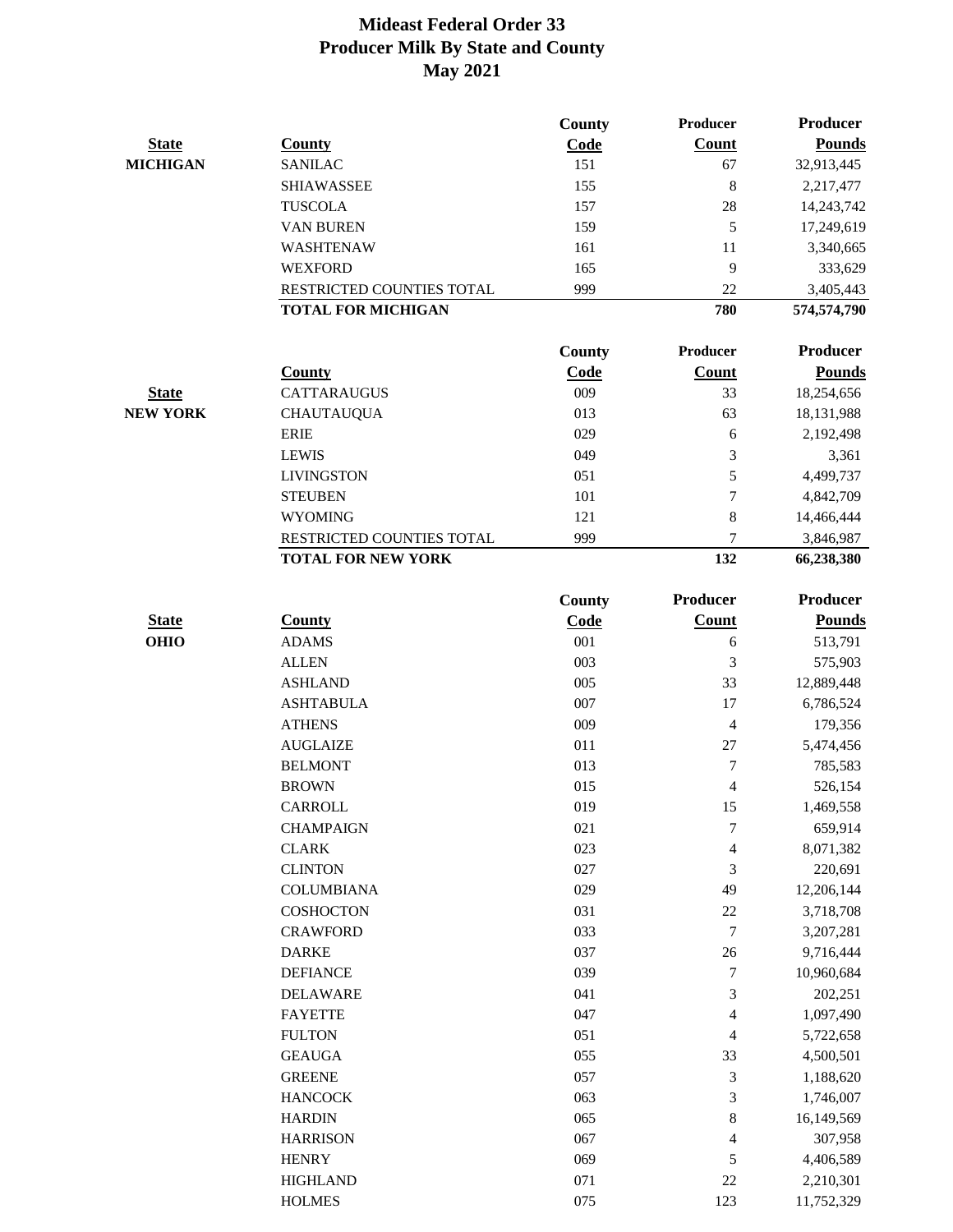|              |                           | County        | Producer                 | <b>Producer</b> |
|--------------|---------------------------|---------------|--------------------------|-----------------|
| <b>State</b> | <b>County</b>             | Code          | Count                    | <b>Pounds</b>   |
| <b>OHIO</b>  | <b>HURON</b>              | 077           | 38                       | 5,004,086       |
|              | <b>JEFFERSON</b>          | 081           | 5                        | 466,626         |
|              | <b>KNOX</b>               | 083           | 19                       | 4,827,678       |
|              | <b>LICKING</b>            | 089           | 6                        | 4,489,104       |
|              | <b>LOGAN</b>              | 091           | 23                       | 4,473,505       |
|              | <b>LORAIN</b>             | 093           | 8                        | 1,198,152       |
|              | <b>MADISON</b>            | 097           | $\overline{7}$           | 14,185,781      |
|              | <b>MAHONING</b>           | 099           | 21                       | 4,394,465       |
|              | <b>MEDINA</b>             | 103           | 9                        | 2,515,758       |
|              | <b>MERCER</b>             | 107           | 66                       | 27,826,906      |
|              | <b>MIAMI</b>              | 109           | $\overline{\mathcal{L}}$ | 373,432         |
|              | <b>MONROE</b>             | 111           | 6                        | 803,112         |
|              | <b>MORGAN</b>             | 115           | 6                        | 737,731         |
|              | <b>MORROW</b>             | 117           | 5                        | 2,923,506       |
|              | <b>MUSKINGUM</b>          | 119           | 8                        | 1,143,721       |
|              | <b>PAULDING</b>           | 125           | $\boldsymbol{7}$         | 19,267,724      |
|              | <b>PICKAWAY</b>           | 129           | 6                        | 3,214,743       |
|              | <b>PORTAGE</b>            | 133           | 6                        | 645,335         |
|              | <b>PREBLE</b>             | 135           | 6                        | 1,167,662       |
|              | <b>PUTNAM</b>             | 137           | 8                        | 7,001,044       |
|              | <b>RICHLAND</b>           | 139           | 101                      | 9,759,841       |
|              | <b>ROSS</b>               | 141           | 8                        | 889,125         |
|              | <b>SANDUSKY</b>           | 143           | 6                        | 503,119         |
|              | <b>SHELBY</b>             | 149           | 27                       | 8,703,956       |
|              | <b>STARK</b>              | 151           | 42                       | 11,116,809      |
|              | <b>TRUMBULL</b>           | 155           | 16                       | 3,384,579       |
|              | TUSCAWARAS                | 157           | 108                      | 11,880,719      |
|              | <b>UNION</b>              | 159           | 6                        | 986,105         |
|              | <b>VAN WERT</b>           | 161           | 6                        | 8,586,991       |
|              | <b>WASHINGTON</b>         | 167           | 12                       | 2,489,783       |
|              | <b>WAYNE</b>              | 169           | 162                      | 57,648,034      |
|              | <b>WOOD</b>               | 173           | 3                        | 1,362,306       |
|              | <b>WYANDOT</b>            | 175           | 4                        | 718,807         |
|              | RESTRICTED COUNTIES TOTAL | 999           | 26                       | 27,049,263      |
|              | <b>TOTAL FOR OHIO</b>     |               | 1,244                    | 378,985,802     |
|              |                           | <b>County</b> | Producer                 | Producer        |
| <b>State</b> | <b>County</b>             | Code          | <b>Count</b>             | <b>Pounds</b>   |
| PENNSYLVANIA | <b>ARMSTRONG</b>          | 005           | 16                       | 2,053,973       |
|              | <b>BEAVER</b>             | 007           | 18                       | 1,186,010       |
|              | <b>BERKS</b>              | 011           | 3                        | 73,609          |
|              | <b>BRADFORD</b>           | 015           | $10\,$                   | 1,023,006       |

| <b>BEAVER</b>     | 007 | 18 | 1,186,010  |
|-------------------|-----|----|------------|
| <b>BERKS</b>      | 011 | 3  | 73,609     |
| <b>BRADFORD</b>   | 015 | 10 | 1,023,006  |
| <b>BUTLER</b>     | 019 | 22 | 3,641,071  |
| <b>CAMBRIA</b>    | 021 | 6  | 1,122,335  |
| <b>CENTRE</b>     | 027 | 8  | 1,440,855  |
| <b>CHESTER</b>    | 029 | 36 | 1,976,424  |
| <b>CLARION</b>    | 031 | 12 | 1,948,188  |
| <b>CLEARFIELD</b> | 033 | 9  | 1,009,835  |
| <b>CLINTON</b>    | 035 | 13 | 272,079    |
| <b>COLUMBIA</b>   | 037 | 10 | 319,948    |
| <b>CRAWFORD</b>   | 039 | 75 | 16,925,959 |